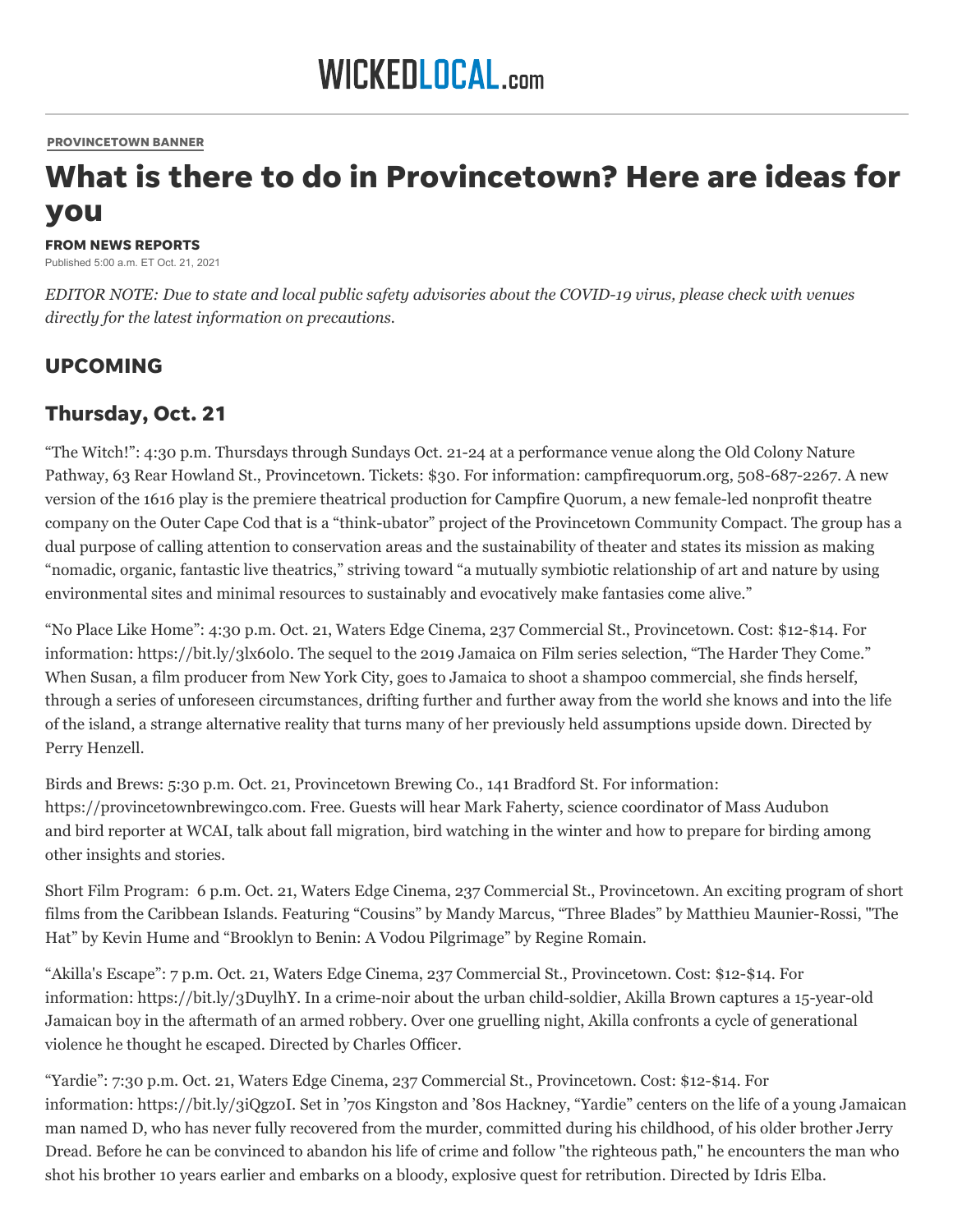# Friday, Oct. 22

Parker Ousley, Porch Concert: 5-6 p.m. Oct. 22, Brasswood Inn, 174 Commercial St., Provincetown. For information: https://brasswoodptown.com. Provincetown's own singing "cello fellow" Parker Ousley returns to the Brasswood porch for a cool set of jazz and pop covers.

# Saturday, Oct. 23

"Fire Shut Up In My Bones," Terence Blanchard: 12:55 p.m. Oct. 23, Wellfleet Harbor Actors Theater, Outermost Performing Arts Center, 2357 Route 6. Admission: \$15-\$30. For information: 508-349-9428; http://what.org. The first opera by a Black composer presented on the Met stage and featuring a libretto by filmmaker Kasi Lemmons, the opera tells a poignant and profound story about a young man's journey to overcome a life of trauma and hardship.

Marc Berger in Concert: 2 p.m. Oct. 23 at the Wellfleet Public Library, 55 W. Main St. To register: 508-349-0310. Marc Berger's songs span the full range of American roots music, such as country, blues, folk and rock n' roll. Seating is limited.

Sea Turtle Rescue and Research at Wellfleet Bay lecture: 2 p.m. Oct. 23, online, sponsored by Snow Library in Orleans. Preregistration is required; please email klum@clamsnet.org to receive a Zoom link. Bob Prescott, Wellfleet Bay Wildlife Sanctuary's director emeritus, will present an overview of local sea turtles and a discussion of the sanctuary's sea turtle work, including the upcoming cold-stunned sea turtle rescue season.

David Dunlap Book Signing Party: 2-4 p.m. Oct. 23 at Berta Walker Gallery, 208 Bradford St. For information: [https://bertawalkergallery.com/.](https://bertawalkergallery.com/) David W. Dunlap will sign his book "Building Provincetown" with the editors and publishers of Provincetown Arts.

Transcendental Guitar Poetry: 4 p.m. Oct. 23, Wellfleet Preservation Hall, 335 Main St. Cost: \$20. For tickets: https://wellfleetpreservationhall.org. Wellfleet Preservation Hall will welcome guitarist and storyteller Hiroya Tsukamoto in his presentation, Transcendental Guitar Poetry, as part of the hall's fall/winter season Saturday Afternoon Concert Series. The show is an innovative, impressionistic journey filled with earthy, organic soundscapes that impart a mood of peace and tranquility. Hiroya has been leading concerts internationally including several appearances at Blue Note in New York, United Nations and Japanese National Television.

Meagan Michelson, Porch Concert: 5-5:45 p.m. Oct. 23, Brasswood Inn, 174 Commercial St., Provincetown. For information: https://brasswoodptown.com. Cabaret singer and diva Meagan Michelson returns to the Brasswood porch with Brian Calhoon.

### Sunday, Oct. 24

Divas by the Sea Drag Brunch: 11:30 a.m. Oct. 24 and Oct. 31, Crown Courtyard, 247 Commercial St., Provincetown. Cost: \$15. For information: https://onlyatthecrown.com. Join three divas, Mackenzie, Lakia Mondale and Roxy Pops, for a brunch and fun in the Crown's New Courtyard Bar and Restaurant. Enjoy a dish and get dished at the same time.

Peter Donnelly and Jon Richardson: 8:30 p.m. Oct. 24 and 31 at the Dive Bar, 247 Commercial St., Provincetown. No cover. For information: https://onlyatthecrown.com. Peter Donnelly and Jon Richardson live in the Dive Bar on Sunday nights.

### Monday, Oct. 25

Wellfleet's Historic Houses and the Stories They Tell: 7 p.m. Oct. 25 via Zoom. To register: https://bit.ly/3zYHcGw. Explore Wellfleet's distinctive architectural history and meet some of the people who built and lived in its houses. The presentation will offer a primer on changing fashions in architectural styles from modest Capes to elegant Second Empire mansions and provide clues on dating and categorizing buildings. Presented by the Wellfleet Historical Commission.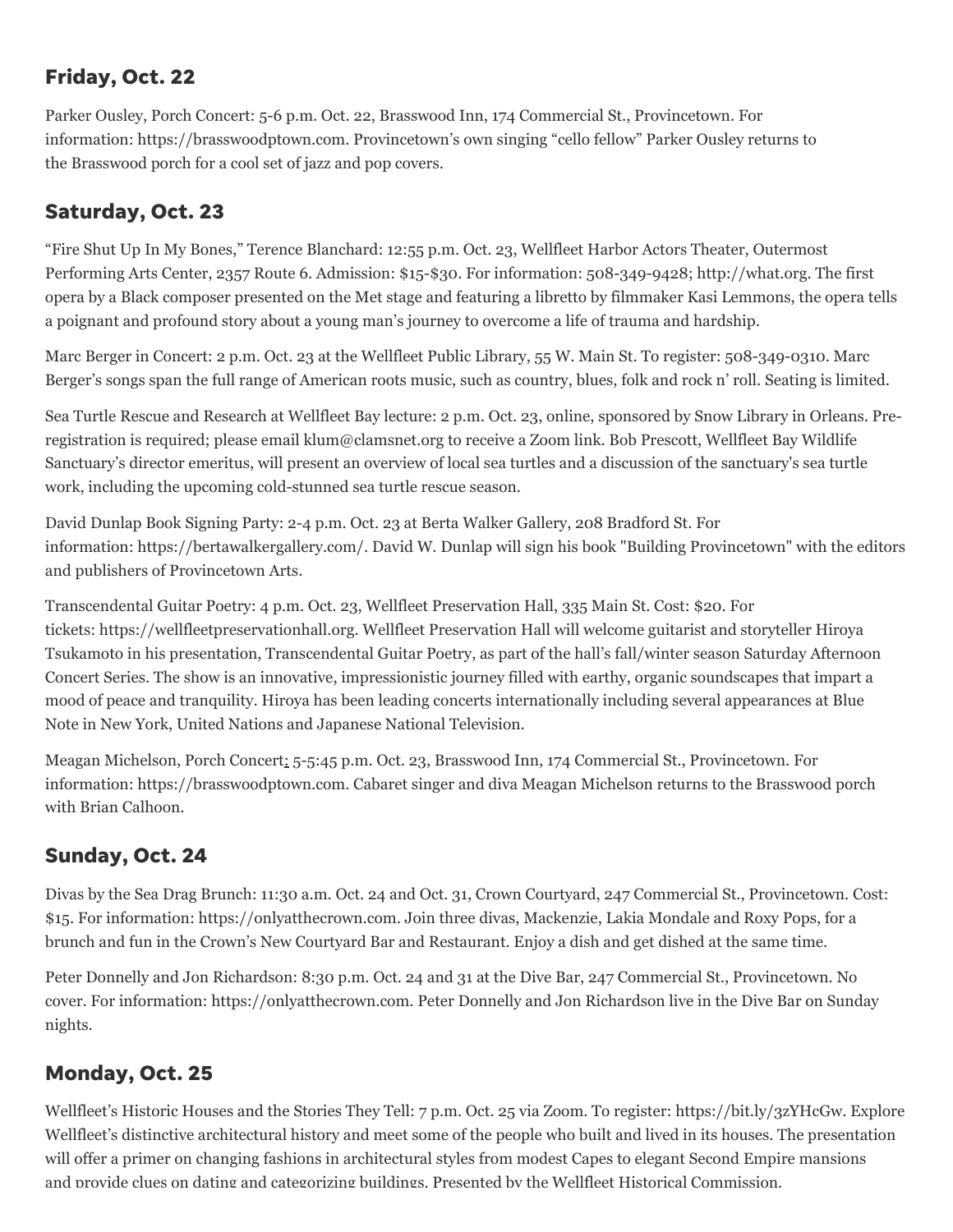### Tuesday, Oct. 26

Fall Reading Series: "The World is My Home" with Linda Ohlson Graham: 11 a.m. Oct. 26, Provincetown Public Library, 356 Commercial St., and via Zoom. For information: 508-487-7094; araff@clamsnet.org for Zoom link. Join a weekly inperson/virtual book club and read along/read aloud with group leader, Linda Ohlson Graham. Each session will focus on "The World is My Home" by James Michener. Linda Ohlson Graham, will read aloud from the book while encouraging other participants to read along or aloud as well. "The World is My Home" begins with his time in the South Pacific, the subject of and location where he wrote his first book. Throughout the book, Michener ranges through the course of his life by the subjects that affected him. Michener provides insight into his discovery of the locations he would later write about including Espiritu Santo and Bali Ha'i from Tales of the South Pacific.

Provincetown Book Discussion Group: 5:30 p.m. Oct. 26, Provincetown Public Library, 356 Commercial St., and via Zoom. To RSVP: araff@clamsnet.org. This month's book selection is "The Dutch House" by Ann Patchett. Copies of the October book are available on the hold shelf at the library.

Sea Turtle Stranding with the Wellfleet Bay Wildlife Sanctuary: 6-7:30 p.m. Oct. 26 via Zoom. Email araff@clamsnet.org for Zoom link. Join Karen Dourdeville, Wellfleet Bay's Sea Turtle Stranding coordinator, on Zoom for an overview of the four species of sea turtles that feed in the waters. Dourdeville will also explore different aspects of Wellfleet Bay's sea turtle work, including the upcoming cold-stunned sea turtle rescue season, the summer sea turtle strandings and sightings project, and the sea turtle conservation research resulting from collaboration with colleagues from other organizations.

#### Wednesday, Oct. 27

Truro Library Book Group: 2-3 p.m. Oct. 27, Truro Public Library, 7 Standish Way. For

information: https://trurolibrary.org. The book group has been meeting outdoors behind the library. If you would like to join virtually, email Maggie to receive an Zoom invite. The group will discuss "The Memory Police" by Yoko Ogawa, a haunting Orwellian novel about the terrors of state surveillance, from the acclaimed author of "The Housekeeper and the Professor."

### Thursday, Oct. 28

"The Five Archetypes: Discover Your True Nature and Transform Your Life and Relationships" with Carey Davidson: 6 p.m. Oct. 28, Provincetown Public Library, 356 Commercial St. For information: https://provincetownlibrary.org. Join in the library's Marc Jacobs Reading Room for an intimate evening with Carey Davidson, author of "The Five Archetypes," as she takes guests on a journey of self-discovery and relationship expansion. Attendees will learn what the five personality archetypes say about the patterns that get them stuck in disharmony and specific paths to a lifetime of successful relationships. Come with the "Five Archetypes" assessment scores, https://careydavidson.com/5-archetypesassessment, and be prepared to have specific relationship challenges solved.

### Saturday, Oct. 30

"Four Funerals, No Marriage: A Memoir" with Mike Keren: 2 p.m. Oct. 30, Provincetown Public Library, 356 Commercial St. For information: https://provincetownlibrary.org. Join author Mike Keren for a special Spooky Bear talk on Keren's memoir "Four Funerals, No Marriage: A Memoir" in the Marc Jacobs Reading Room. In "Four Funerals, No Marriage: A Memoir," Keren gives his readers an inside look at his unexpected foray into caregiving to his sick and dying parents and inlaws.

### Sunday, Oct. 31

"The Engagement: America's Quarter-Century Struggle Over Same-Sex Marriage" with Sasha Issenberg: 4 p.m. Oct. 31, East